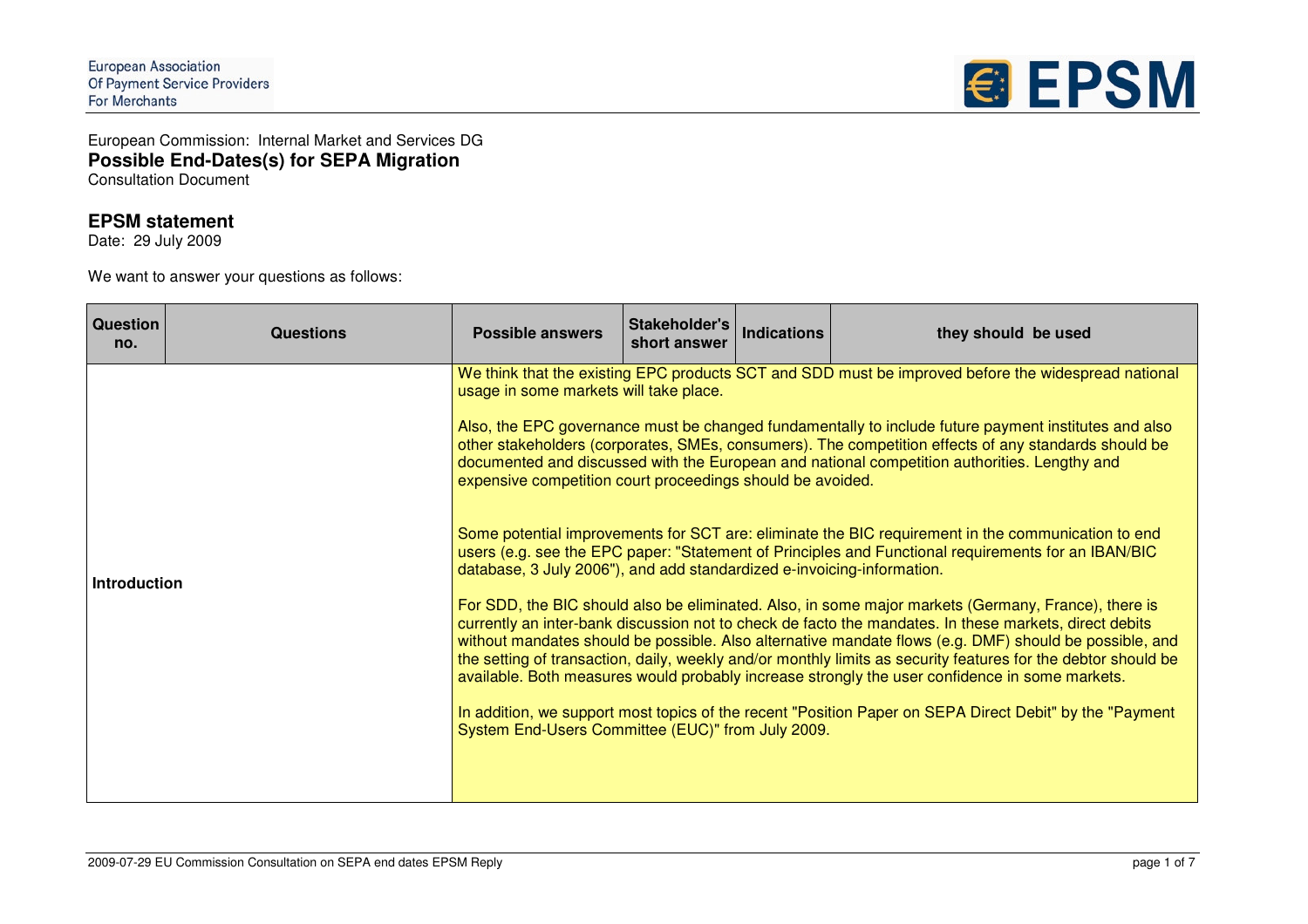

|                | Do you think that under current<br>circumstances there is a need to<br>support SEPA migration by setting (a)<br>deadline(s) for migration to SCT and<br>SDD? Do you consider certain<br>preconditions should be met for setting<br>such (a) deadline(s)?                         | a) yes, there is a need<br>to set (a) deadline(s) to<br>SEPA migration<br>b) yes, but under<br>certain conditions<br>c) no | $\mathbf{C}$                                   | Under current circumstances, no end dates should<br>be set. The EPC SEPA products shall be<br>introduced by a market oriented approach and not<br>under regulatory pressure. The new SEPA<br>products must be accepted by the end users<br>because they are better (e.g. cheaper, more user<br>friendly, more features) and not because of a cartel<br>decision of major banks and bank associations (the<br>EPC members) in order to improve the profitability<br>of some banks. |
|----------------|----------------------------------------------------------------------------------------------------------------------------------------------------------------------------------------------------------------------------------------------------------------------------------|----------------------------------------------------------------------------------------------------------------------------|------------------------------------------------|-----------------------------------------------------------------------------------------------------------------------------------------------------------------------------------------------------------------------------------------------------------------------------------------------------------------------------------------------------------------------------------------------------------------------------------------------------------------------------------|
| $\overline{2}$ | How much time would be needed to<br>budget and implement technically SEPA<br>migration? What is the anticipated<br>impact of SEPA migration on your<br>organisation/business (eg. on your IT<br>systems, organisation, human<br>resources, communication, or any other<br>area)? |                                                                                                                            | 5-15 years                                     | The standard investment cycles in end user<br>payment IT range from 5 - 15 years. In order for a<br>cost efficient introduction, SEPA products should fit<br>into current investment cycles of the end users.                                                                                                                                                                                                                                                                     |
| 3              | What deadline(s) would you see as<br>feasible for the replacement of legacy<br>euro credit transfers and direct debits<br>by SCT and SDD?                                                                                                                                        |                                                                                                                            | <b>SCT 2015-</b><br>2018,<br>SDD 2017-<br>2020 | If SCT and SDD are improved and stay cost<br>efficient (see above), we expect that a market<br>driven replacement would lead in major national<br>markets for a more than 90% usage for SCT in<br>national transactions in 2015-2018 and for SDD for<br>2017-2020.                                                                                                                                                                                                                |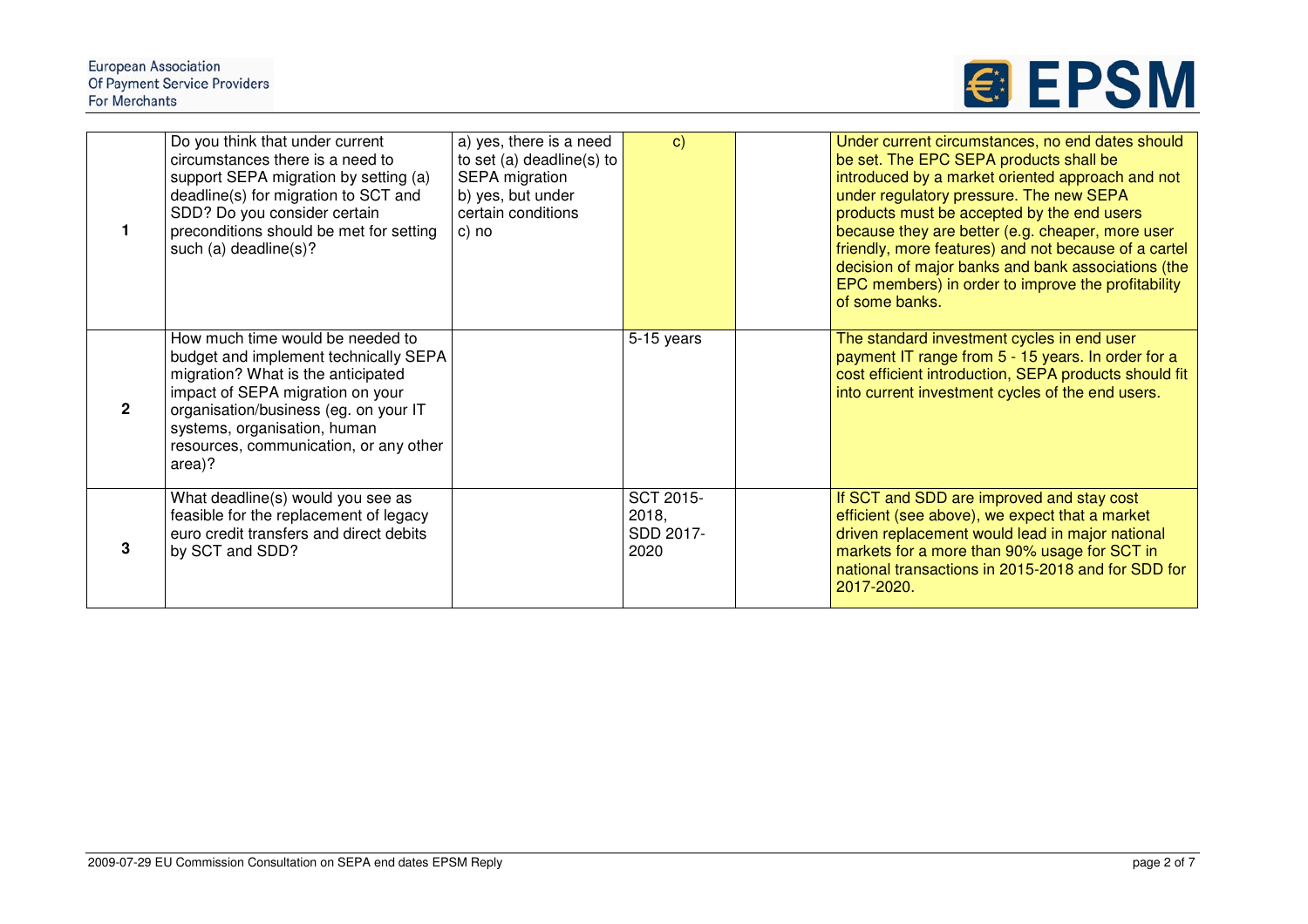| 4 | Do you think (a) migration end-date(s)<br>should cover only standards (ie. the<br>account identifiers and the payment<br>format to be used) or the schemes'<br>rules as well? | a) only standardsb)<br>also the schemes<br>rulesc) other (please<br>specify) | $\vert b \rangle$ | Please<br>explain<br>why. | For an effective payment service offering, the<br>whole EPC product (technical standards plus<br>commercial rules) should be standardized. But this<br>should be a voluntary industry standard, without<br>legal obligation to use it.<br>It should not be forgotten, that many transactions<br>will be out of the scope of the current EPC product<br>approach, e.g.:<br>- large volume CTs (e.g. TARGET transactions)<br>- SWIFT CTs (in Euro or other currencies)<br>- CT- and DD-like transactions within the global<br>multilateral card schemes (MasterCard, Visa,<br>Diners, China Union Pay)<br>- CT- and DD-like transactions within monolytic<br>card schemes (e.g. Amex)<br>- CTs and DDs directly between payment institutes<br>- "on us transactions" within banks or payment<br>institutes. |
|---|-------------------------------------------------------------------------------------------------------------------------------------------------------------------------------|------------------------------------------------------------------------------|-------------------|---------------------------|-----------------------------------------------------------------------------------------------------------------------------------------------------------------------------------------------------------------------------------------------------------------------------------------------------------------------------------------------------------------------------------------------------------------------------------------------------------------------------------------------------------------------------------------------------------------------------------------------------------------------------------------------------------------------------------------------------------------------------------------------------------------------------------------------------------|
|   |                                                                                                                                                                               |                                                                              |                   |                           |                                                                                                                                                                                                                                                                                                                                                                                                                                                                                                                                                                                                                                                                                                                                                                                                           |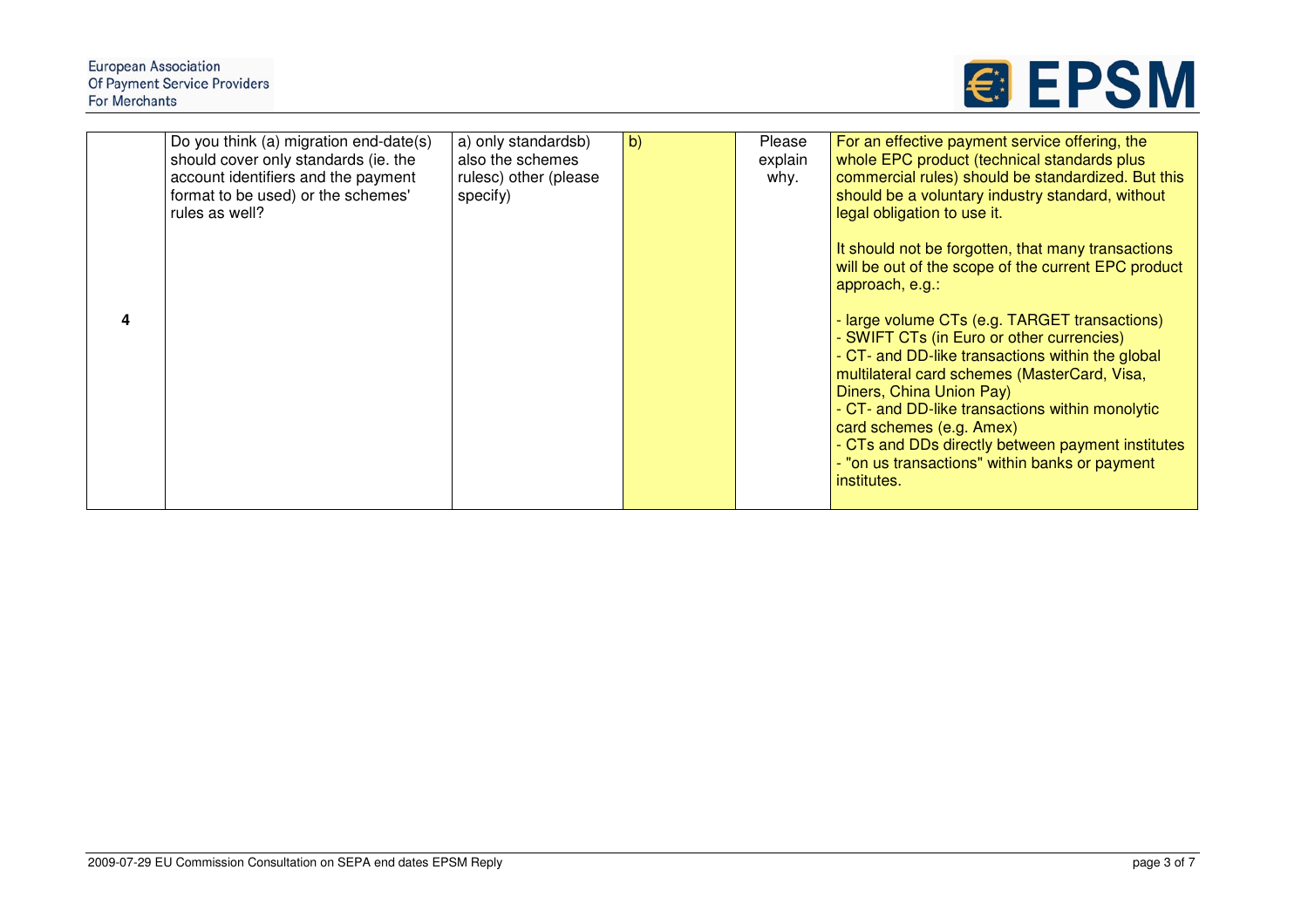| 5 | Do you think (a) migration end-date(s)<br>should cover only interbank space (ie.<br>bank/bank and bank/infrastructure<br>communication) or the complete end-to-<br>end payment chain (including<br>customer/bank communication)? | a) the interbank space<br>b) the complete end-<br>to-end payment chain<br>c) other (please<br>specify)                                           | a)           | Please<br>explain<br>why.                                                                                             | If standards should be enforced by a "squeeze-out"<br>of old systems, it should cover only the inter-bank-<br>traffic. The interfaces to users should be based<br>always on voluntary industry standards - in order to<br>set the incentive for continous innovation!<br>Examples for some successful, voluntary industry<br>standards in the international payment environment<br>are:<br>"new":<br>- EPAS<br>- EBICS<br>"old":<br>- global BIN numbering (coordinated by the<br><b>American Bankers Association)</b><br>- mag stripe track1,2-standardization<br>Examples for some unsuccessful standards in the<br>payment environment are:<br>- SET (internet card security)<br>Edifact (for payment purposes)<br>- Mondex and many other ePurse-standards |
|---|----------------------------------------------------------------------------------------------------------------------------------------------------------------------------------------------------------------------------------|--------------------------------------------------------------------------------------------------------------------------------------------------|--------------|-----------------------------------------------------------------------------------------------------------------------|----------------------------------------------------------------------------------------------------------------------------------------------------------------------------------------------------------------------------------------------------------------------------------------------------------------------------------------------------------------------------------------------------------------------------------------------------------------------------------------------------------------------------------------------------------------------------------------------------------------------------------------------------------------------------------------------------------------------------------------------------------------|
|   |                                                                                                                                                                                                                                  |                                                                                                                                                  |              |                                                                                                                       |                                                                                                                                                                                                                                                                                                                                                                                                                                                                                                                                                                                                                                                                                                                                                                |
| 6 | Do you consider that setting (a)<br>migration end-date(s) should imply that<br>all legacy payments migrate to SEPA<br>payments or could some products be<br>maintained or developed on the market<br>besides the SEPA products?  | a) all payments should<br>migrate to SEPA<br>products<br>b) 'niche' products<br>could remain - or be<br>developed - on the<br>market<br>c) other | $\mathbf{c}$ | Please<br>explain why<br>and specify<br>the<br>conditions<br>which<br>would have<br>to be met<br>by such<br>products. | In the German market, at least 40% - 50% of all<br>current direct debit transactions result from card<br>transactions which do not fall in the scope of SDD.<br>This is not a niche market, and potential effective<br>European solutions should be discussed. The so<br>called "SEPA Card Clearing" (currently not an EPC<br>product) might be an option. Also in other markets,<br>direct debit transactions handle transactions out of<br>scope of the present SDD product.                                                                                                                                                                                                                                                                                 |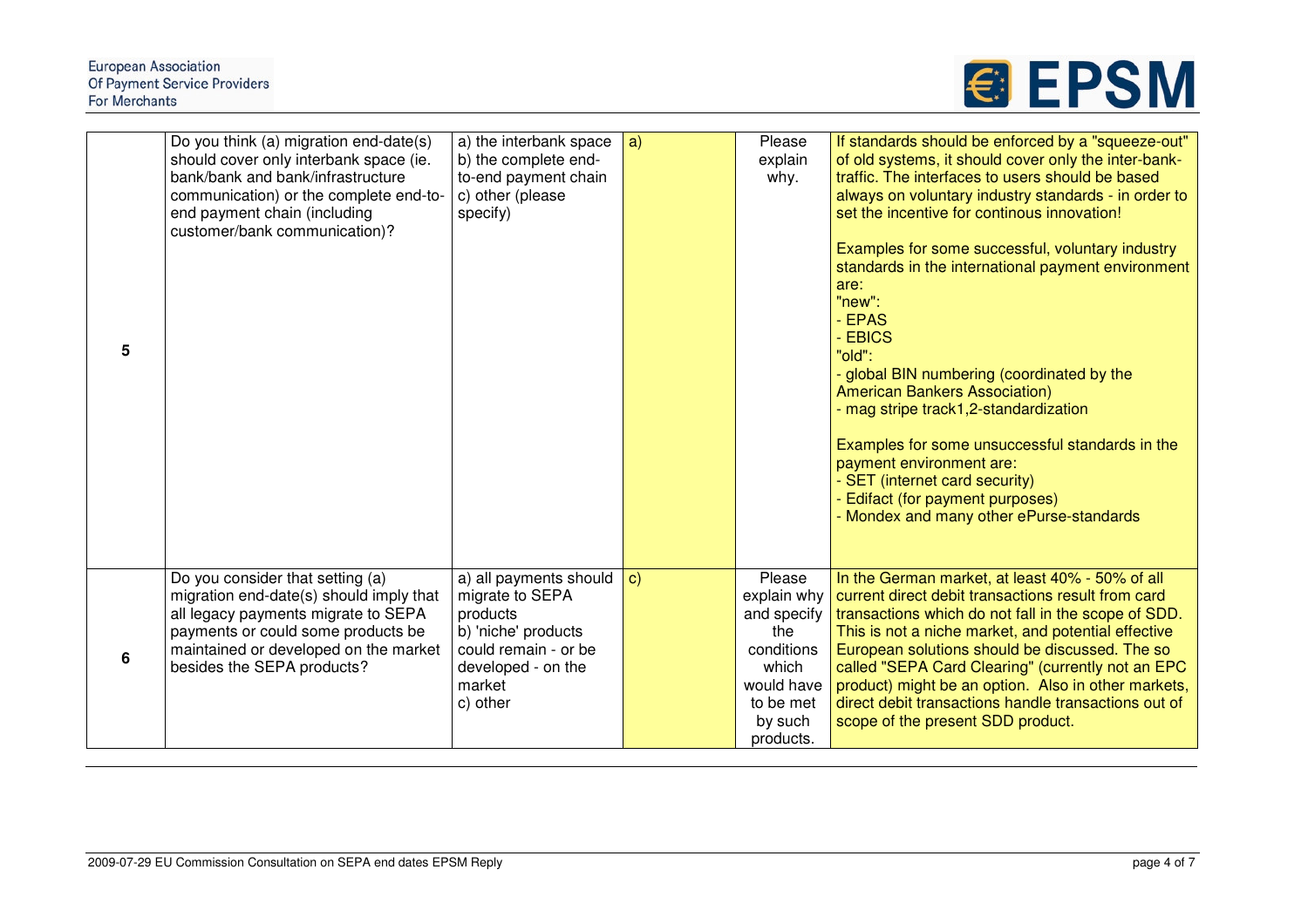## European Association<br>Of Payment Service Providers For Merchants



| 7  | Do you think there should be a single<br>end-date for SCT and SDD migration or<br>two separate migration end-dates?                                                                                            | a) a single end-date for $\vert b \rangle$<br>SCT and SDD<br>migrationb) two<br>separate end-dates for                                                                                                        |                                                                                                                  | Please<br>explain<br>why.                                                                                                                             | SCT and SDD are very different payment products<br>and should therefore be discussed separately.                                                                                                                                                                              |
|----|----------------------------------------------------------------------------------------------------------------------------------------------------------------------------------------------------------------|---------------------------------------------------------------------------------------------------------------------------------------------------------------------------------------------------------------|------------------------------------------------------------------------------------------------------------------|-------------------------------------------------------------------------------------------------------------------------------------------------------|-------------------------------------------------------------------------------------------------------------------------------------------------------------------------------------------------------------------------------------------------------------------------------|
|    |                                                                                                                                                                                                                | SCT and SDD<br>migration                                                                                                                                                                                      |                                                                                                                  |                                                                                                                                                       |                                                                                                                                                                                                                                                                               |
| 8  | What do you think the best approach<br>would be regarding the territorial scope<br>of (a) migration end-date(s)?                                                                                               | a) different national<br>end-dates<br>b) a single EU end-<br>date<br>c) a single EU end-<br>date but with flexibility<br>to set an earlier end-<br>date at national level<br>d) a phased approach<br>e) other | a)                                                                                                               | Please<br>explain why<br>and specify<br>your<br>answer for<br>$d$ , and $e$ ).                                                                        | Each national market should be considered<br>separately, as the competition landscape, the<br>national payment traditions and structures are very<br>different in each national market.<br>"Europe works for the benefit of its citizens - it is<br>not the other way round". |
| 9  | Do you think that the migration end-<br>date(s) should be the same for euro<br>payments in euro area countries and in<br>non-euro area countries or that there<br>should be different migration end-<br>dates? | a) same end-date(s)<br>for euro area and non-<br>euro area countries<br>b) different end-date(s)<br>for euro area and non-<br>euro area countries                                                             | b)                                                                                                               | Please<br>explain<br>why.                                                                                                                             | Each national market should be considered<br>separately, as the competition landscape, the<br>national payment traditions and structures are very<br>different in each national market.                                                                                       |
|    |                                                                                                                                                                                                                |                                                                                                                                                                                                               |                                                                                                                  |                                                                                                                                                       |                                                                                                                                                                                                                                                                               |
| 10 | If (a) migration end-date(s) was (were)<br>to be established, should this be done<br>by self-regulation or by regulation?                                                                                      | a) pure self-<br>regulationb)<br>regulationc)<br>intermediate solution<br>(self-regulation with<br>political endorsement)                                                                                     | $a)$ or $c)$<br>complying<br>with<br>competition<br>law and with<br>the<br>involvement of<br>all<br>stakeholders | Please<br>explain why<br>and<br>elaborate<br>on the<br>modalities<br>for each<br>answer (eg.<br>if b) who<br>should be<br>the<br>regulating<br>body). | The EPC in its present function is a cartel that falls<br>under competition law. Therefore, the efforts of this<br>"rationalizing cartel" may be only allowed, if there is<br>an adequate improvement for all stakeholders.                                                   |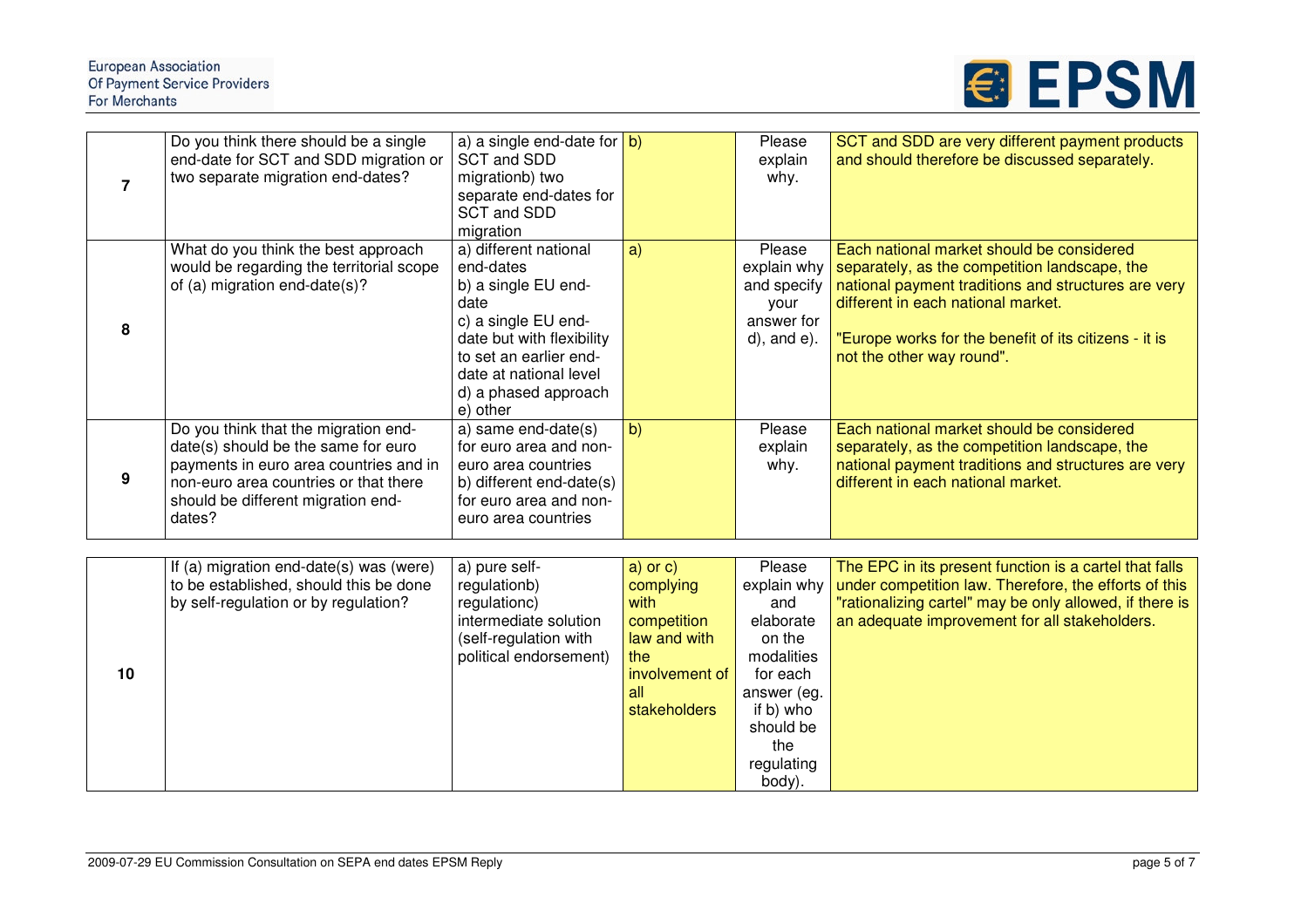## European Association<br>Of Payment Service Providers For Merchants

| 11 | Do you think that some criteria (such as | >50% national | If yes,   | Before the discussion on national end-dates should        |
|----|------------------------------------------|---------------|-----------|-----------------------------------------------------------|
|    | critical mass) should first be followed  | usage         | please    | start, at least 50% of all transactions in a national     |
|    | before setting any migration end-        |               |           | explain why   market should have been migrated to SCT and |
|    | date(s)?                                 |               | and       | SDD by market forces. Similar to corporate law, a         |
|    |                                          |               | elaborate | "squeeze-out" of legacy systems might be agreed,          |
|    |                                          |               | on these  | when the national SCT and SDD market share                |
|    |                                          |               | criteria. | approaches 95%.                                           |
|    |                                          |               |           |                                                           |

| Name of the respondent       | <b>EPSM</b>                                                        | EPSM e.V.<br>c/o InterCard AG<br>Nicolas Adolph<br>Mehlbeerenstraße 4<br>D - 82024 Taufkirchen b. München<br>Tel. +49-89-61445 412<br>Fax +49-89-61445 511<br>contact@epsm.eu |
|------------------------------|--------------------------------------------------------------------|-------------------------------------------------------------------------------------------------------------------------------------------------------------------------------|
| Geographical scope of action | <sub>I</sub> Europe,<br>main business<br>in Germany<br>and Austria | Europe, with the main business of the voting<br>members in Germany and Austria                                                                                                |